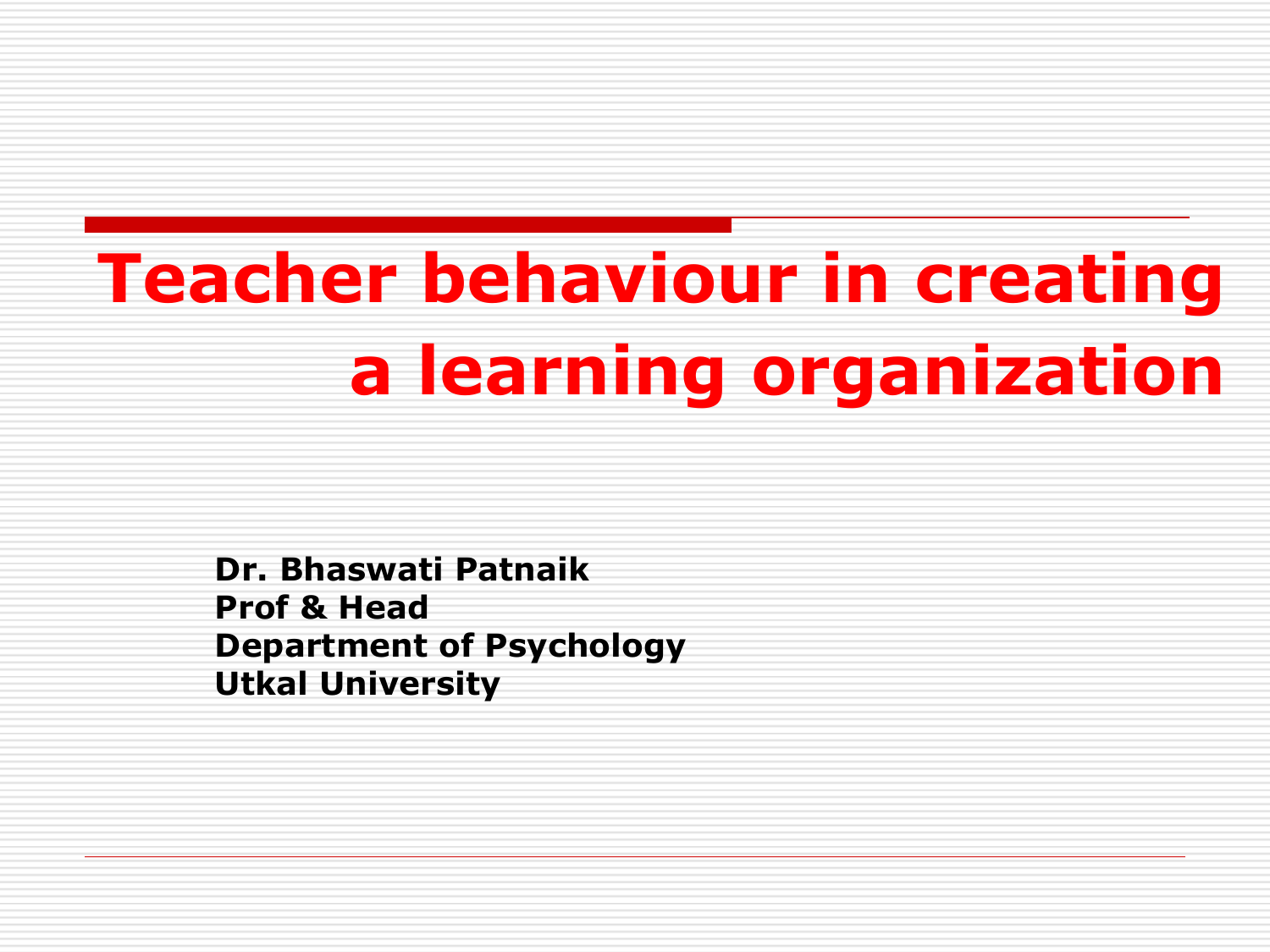#### Learning Organisation

Any organization (not educational institutions only) that adapts to change in continuous striving for excellence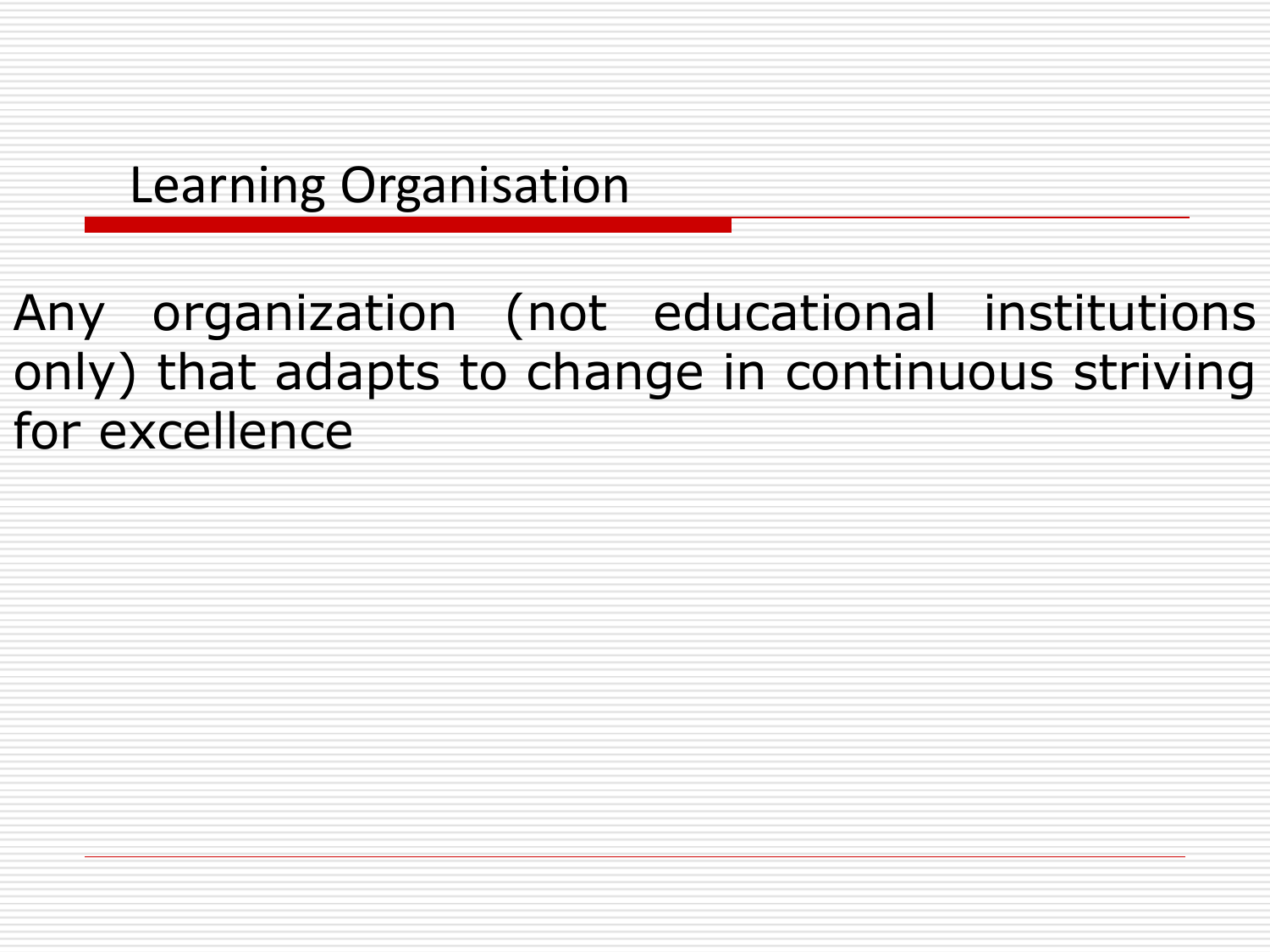### Building a Learning Organization

*the better one is at learning, the more likely it is one will be able* 

### □ to detect and correct errors

 **and to see when one is unable to detect and correct errors**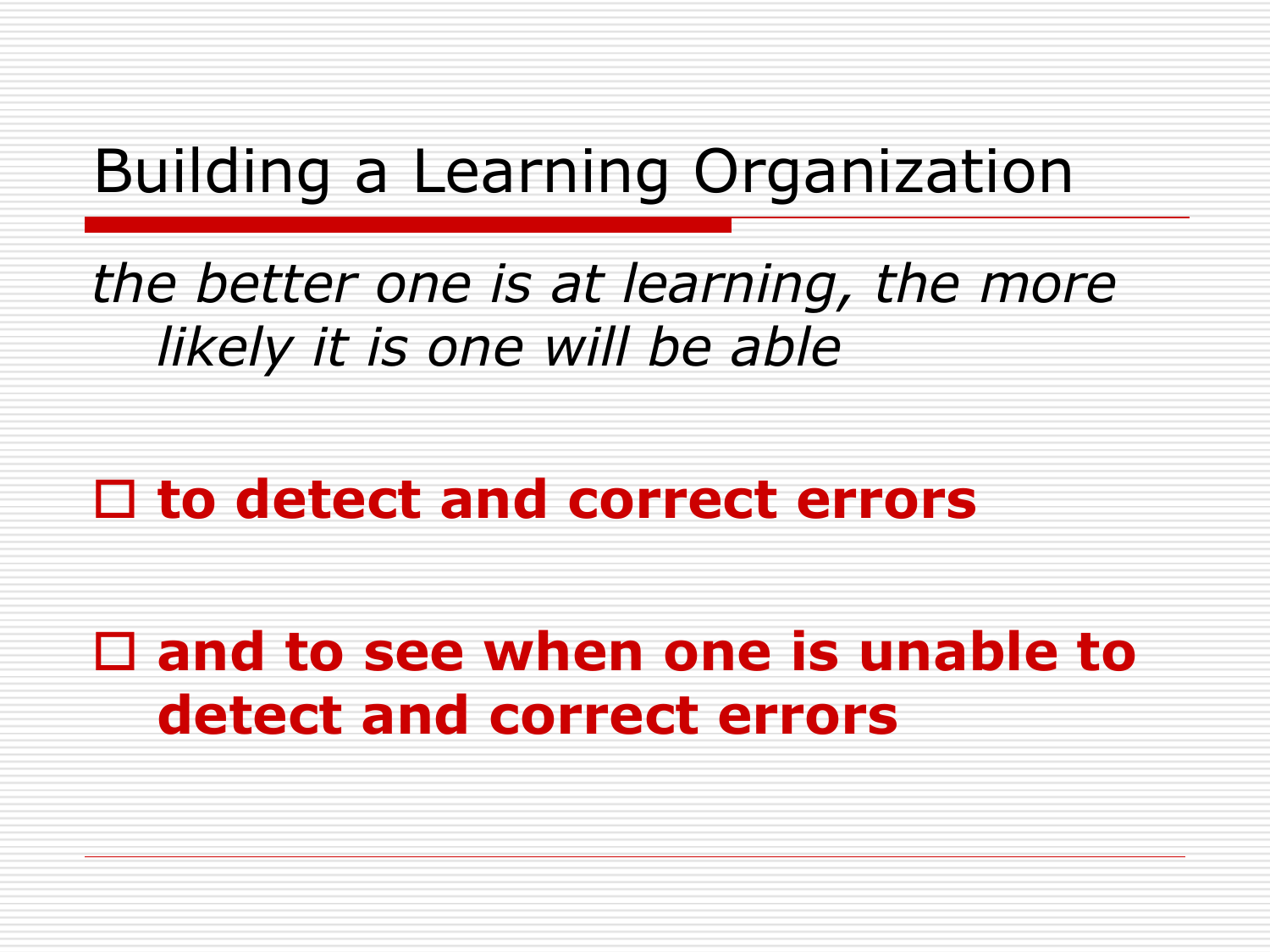## Single Vs Double loop learning

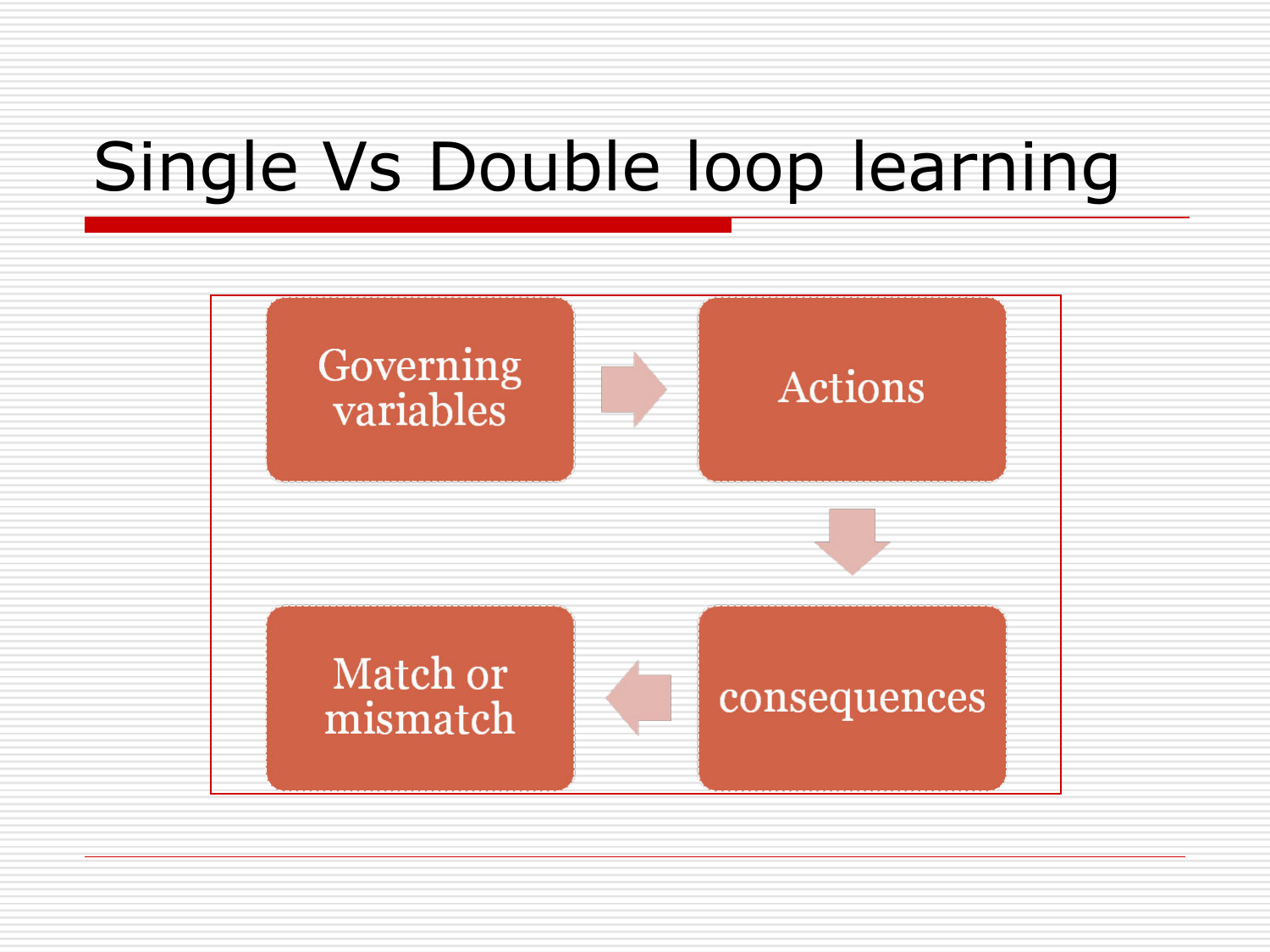### Skilled incompetence !!!

#### *Highly skilled professionals*

- □ Because they rarely failed, have never learned how to learn from failure.
- $\Box$  They are unaware that their own problem solving approach can be a source of problem in its own right!
- $\Box$  They use their highly honed skillfulness without being aware of discrepancies that might be existing between intent and impact.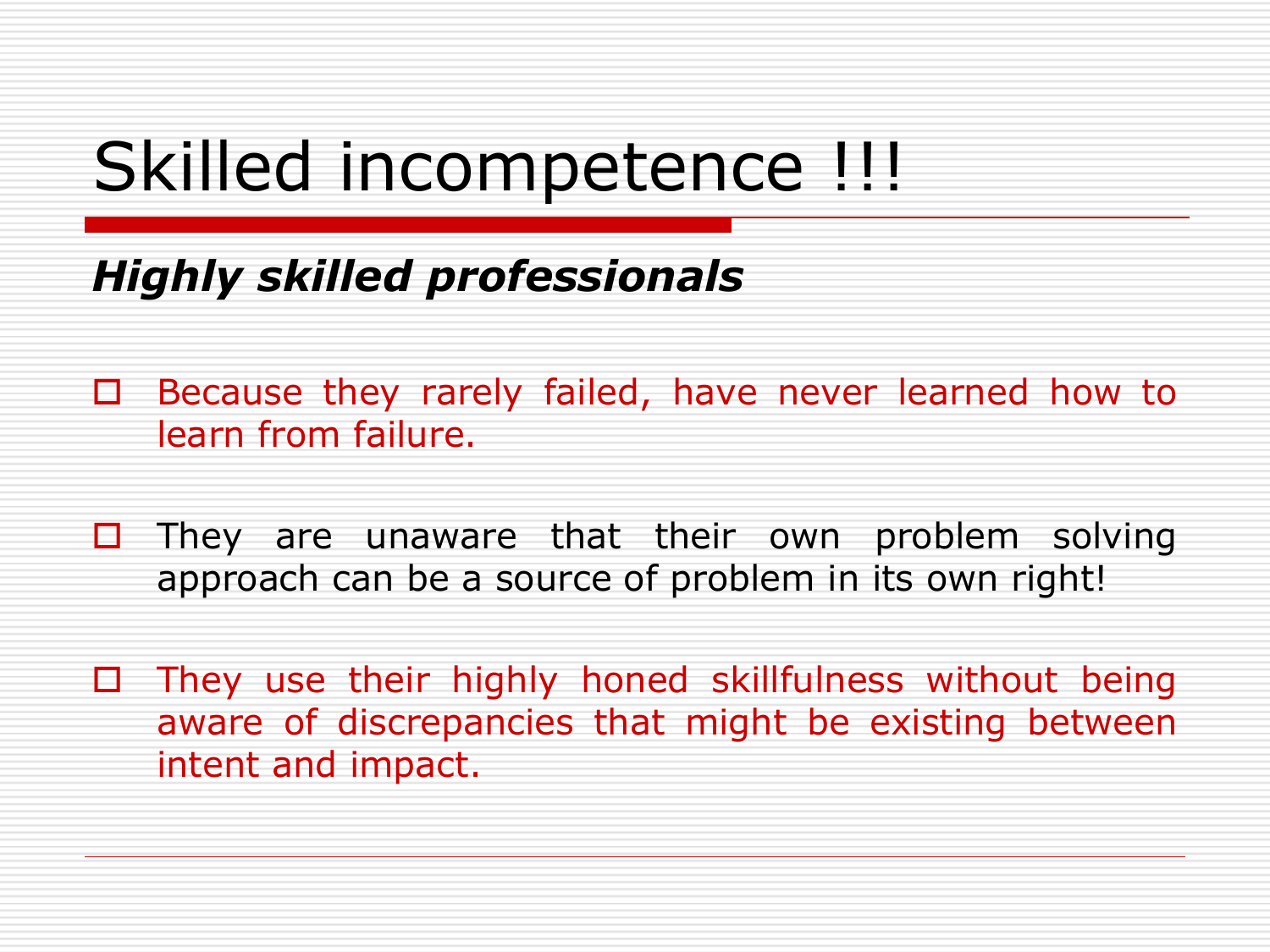### It is imperative to:

- □ Have a closer look at our own profession of teaching
- $\Box$  Be in touch with the mental models we use
- $\Box$  Modify them for better
- □ Push the "I- know-all" attitude far from reach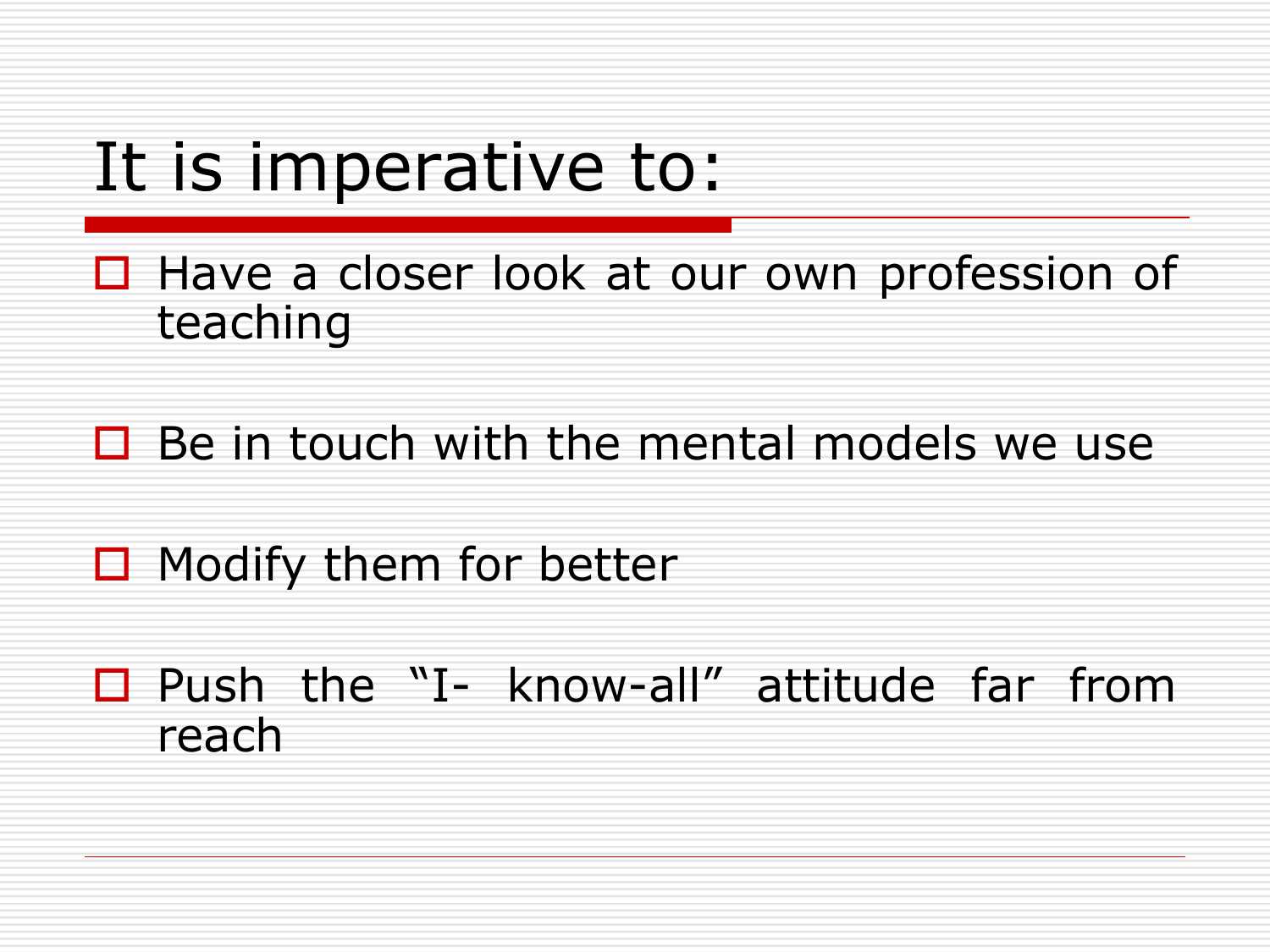## What is teaching?

- $\Box$  Knowledge/Information/Skill transfer from the teacher to the students?
- □ Facilitating/Guiding learning of students?
- $\Box$  Meanings the teacher and the students construct together?
- □ All of above?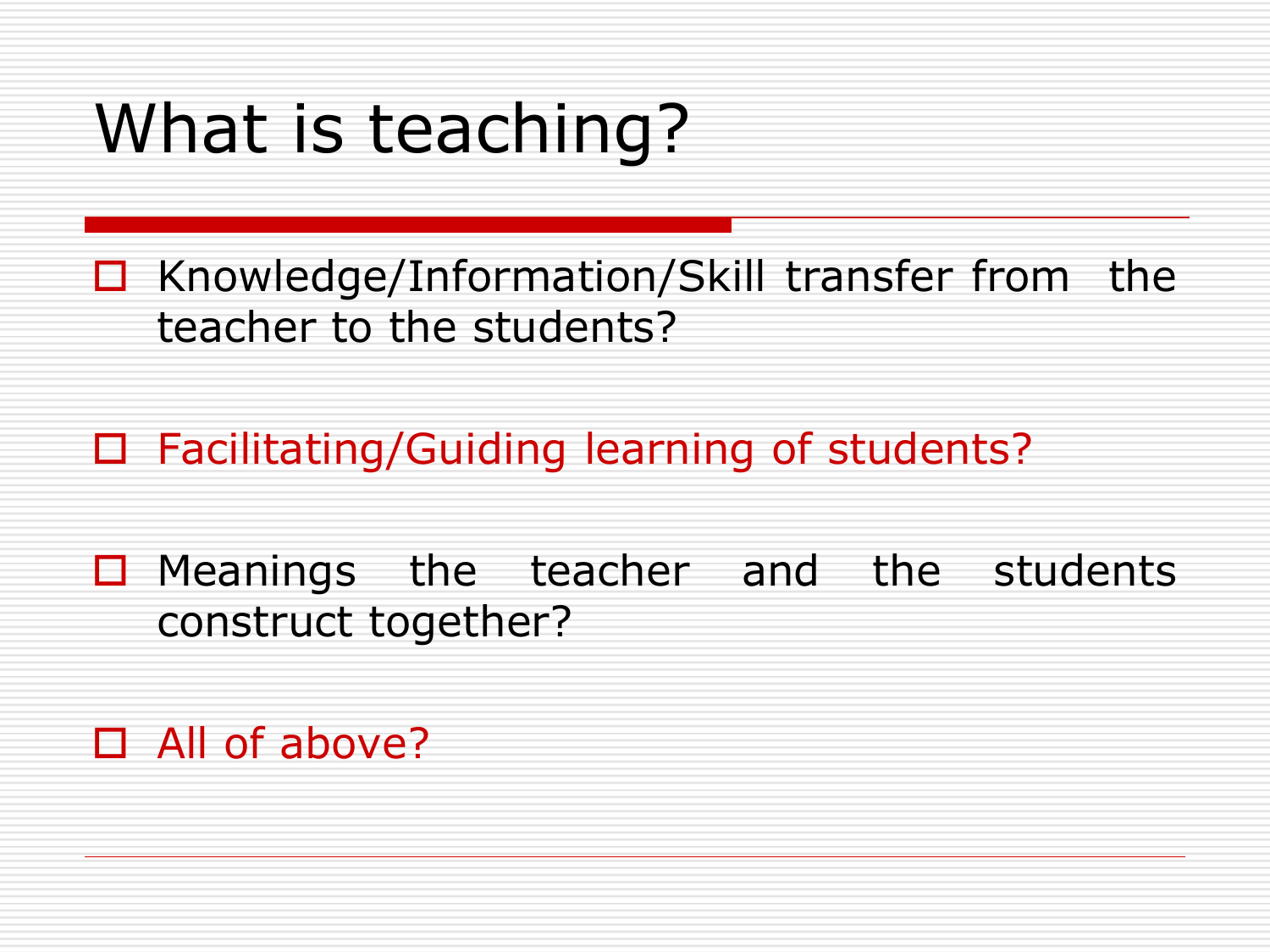## Teaching

- □ Not confined to classrooms
- $\Box$  Teaching can go on beyond classrooms
- Context varies such as *virtual classrooms*, *online instructions, correspondence courses*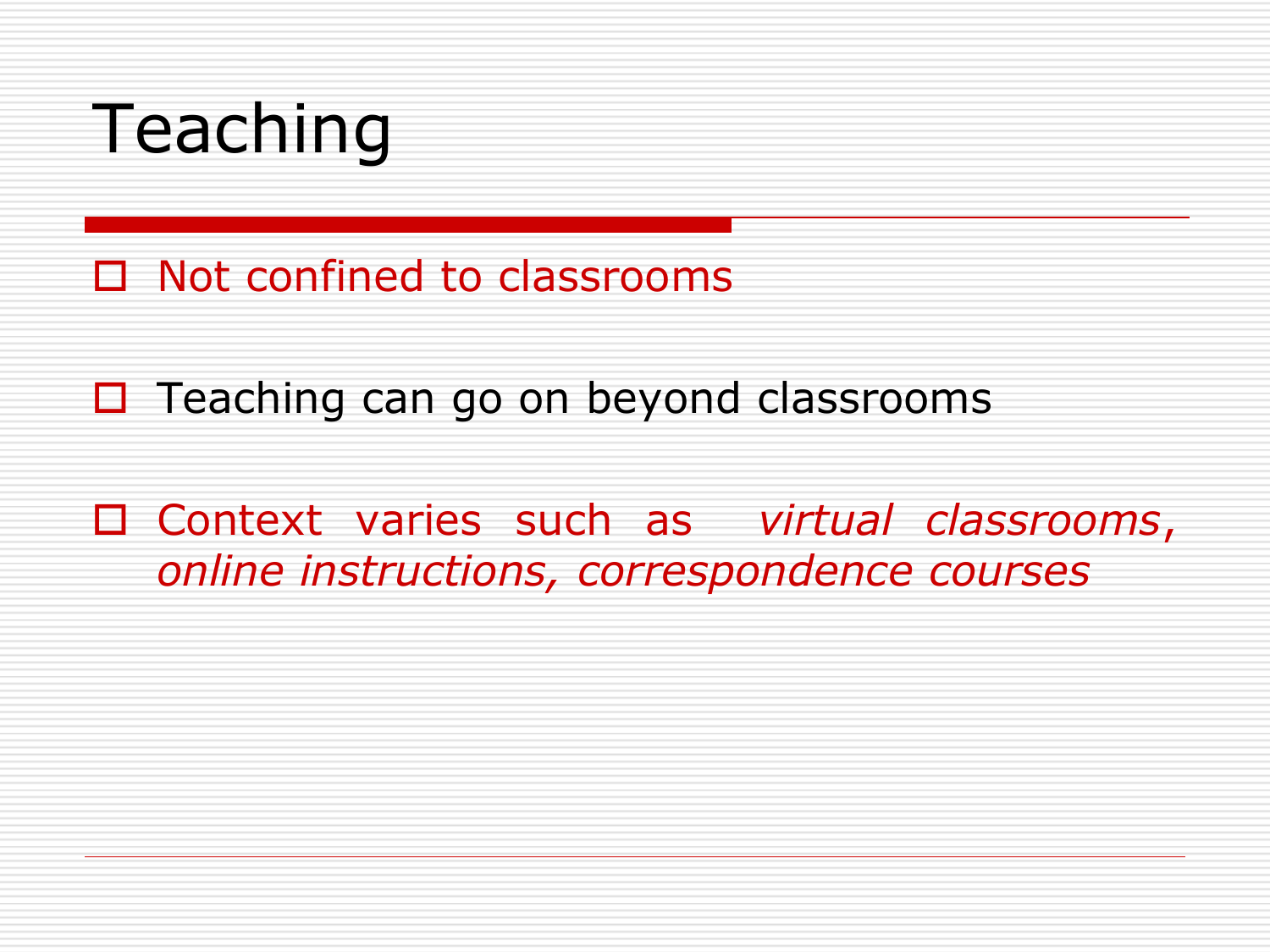## Teaching in classroom

- □ Classrooms provide face to face interaction facility and scope for immediate feedback
- □ Multimedia facilities enhance effectiveness of teaching as well as learning but are not sufficient conditions for learning to take place.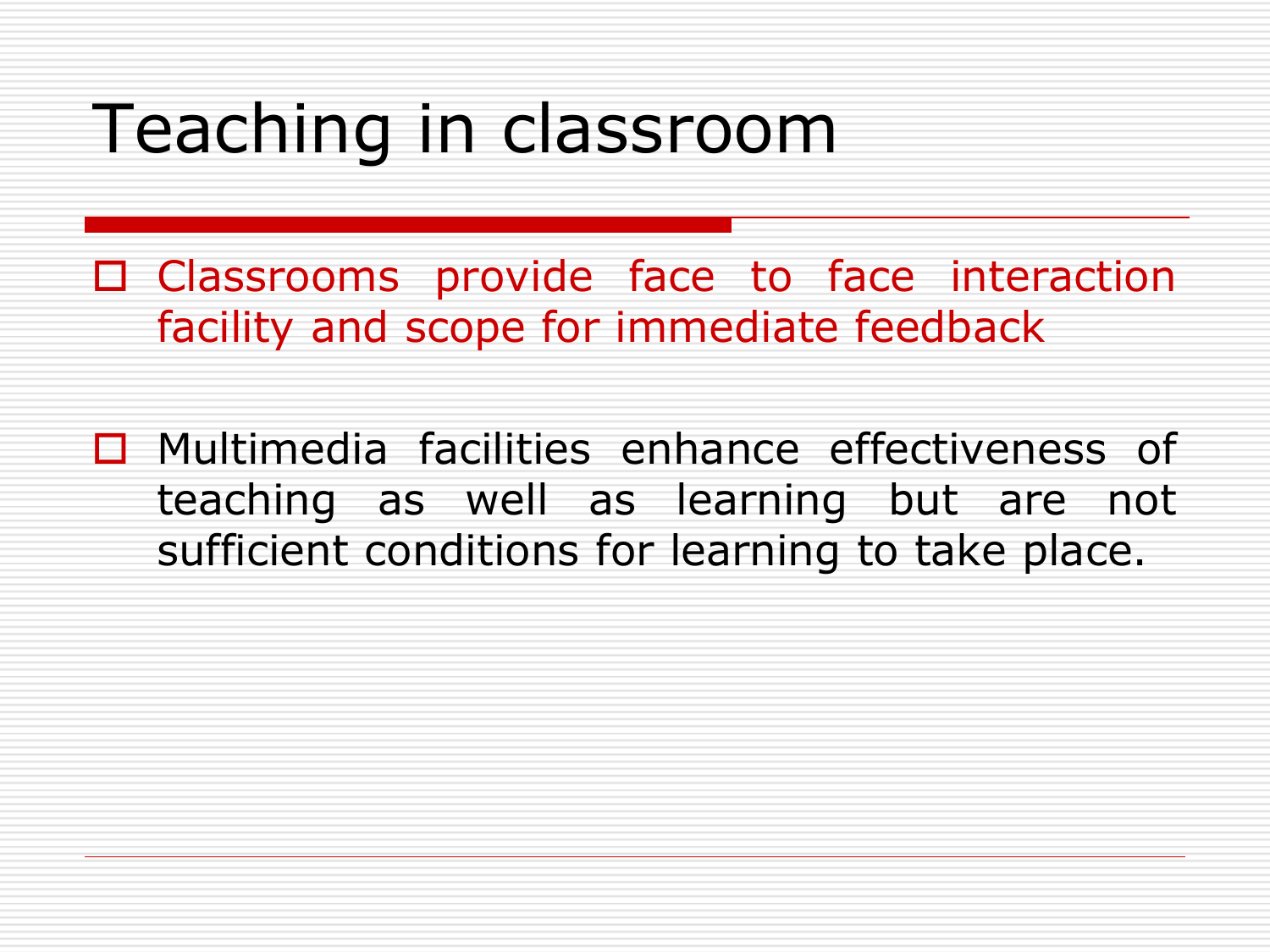## **Learning**

- $\Box$  a quantitative increase in knowledge?
- memorization ?
- $\Box$  the acquisition of facts and procedures which can be retained and / or used in practice ?
- $\Box$  the abstraction of meaning ?
- $\square$  an interpretative process aimed at the understanding of reality ?
- $\square$  some form of personal change ?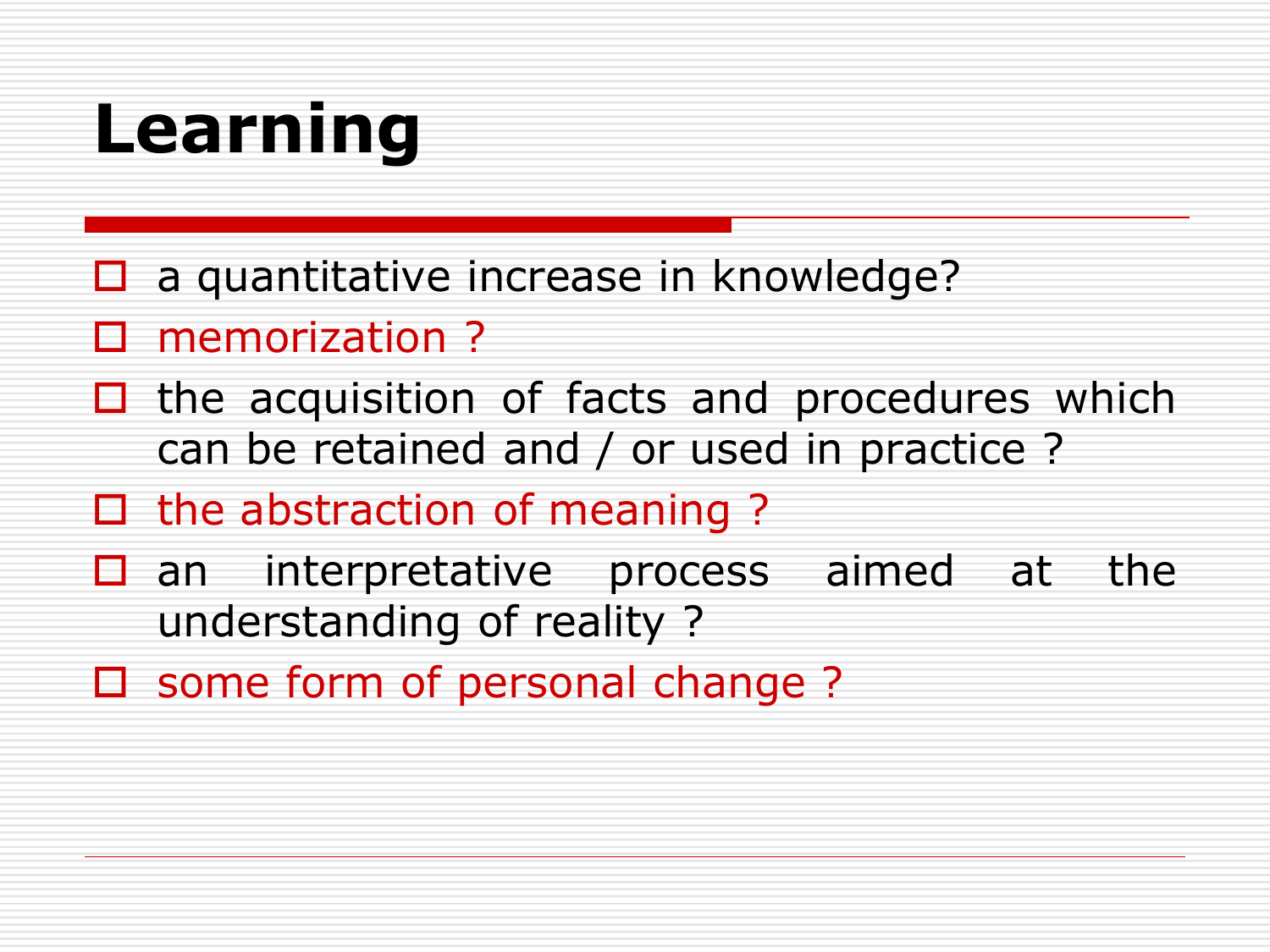## **LEARNING**

 $\Box$  Not necessarily an outcome of teaching

 $\square$  Results in a relatively permanent change in thought/behaviour for better adaptation to environment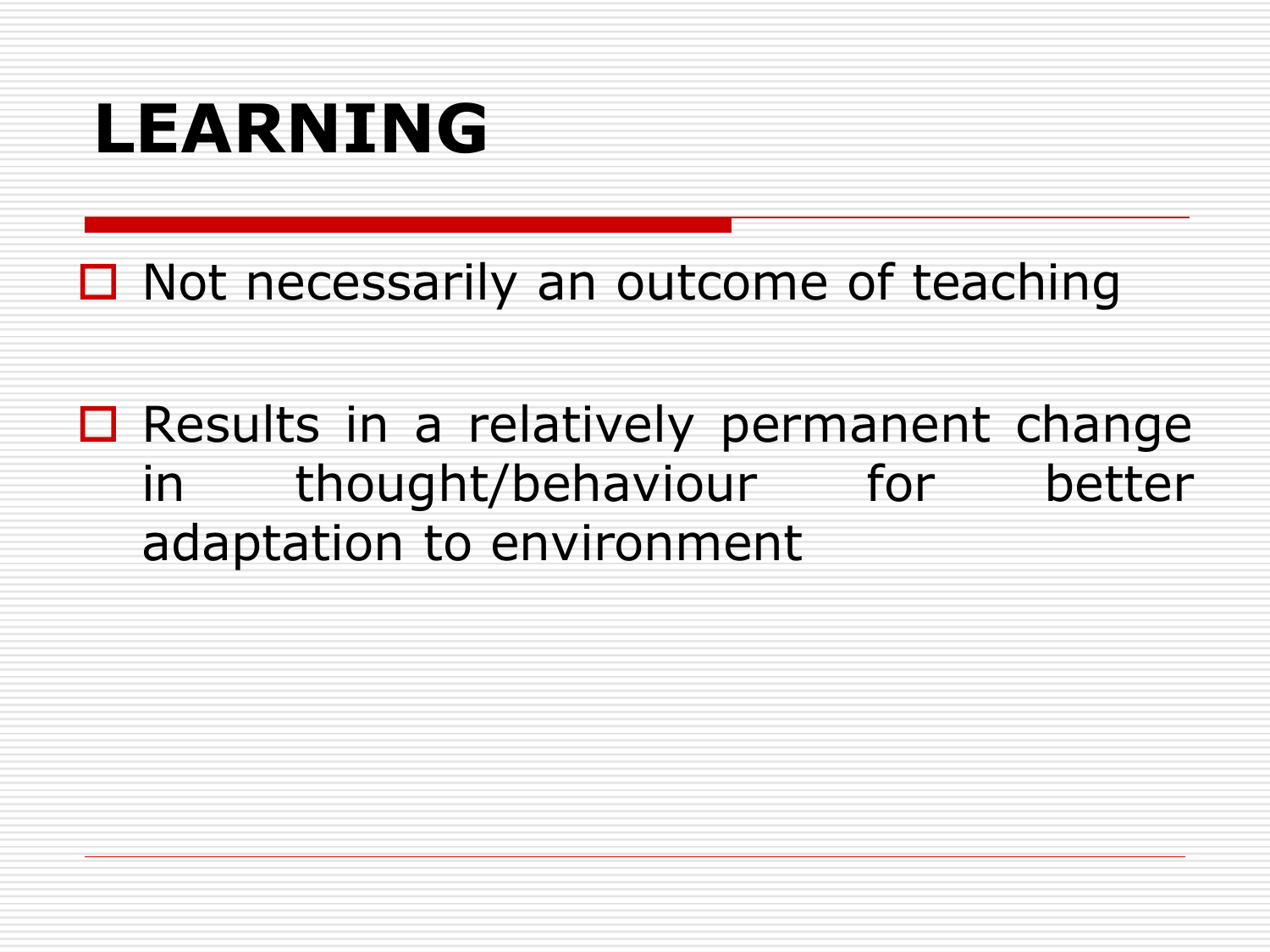### Constructivist view of education

 $\square$  To empower learners to think for themselves

- $\Box$  To make the students aware of how they think
- $\Box$  To promote in the next generation ways of thinking and acting that are deemed important by the present generation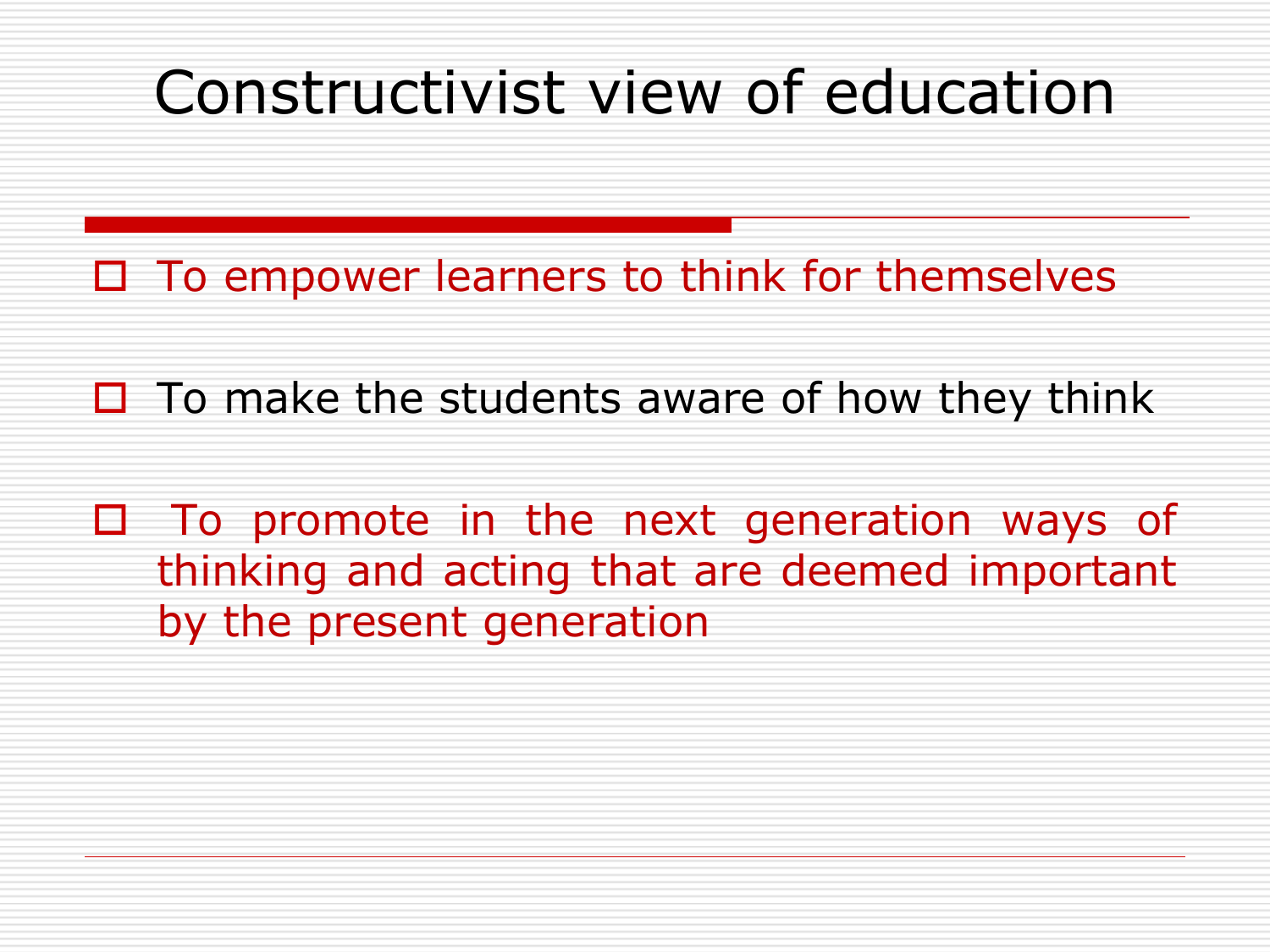**Context All those factors outside of the classroom that provide the environment for the teaching and learning process**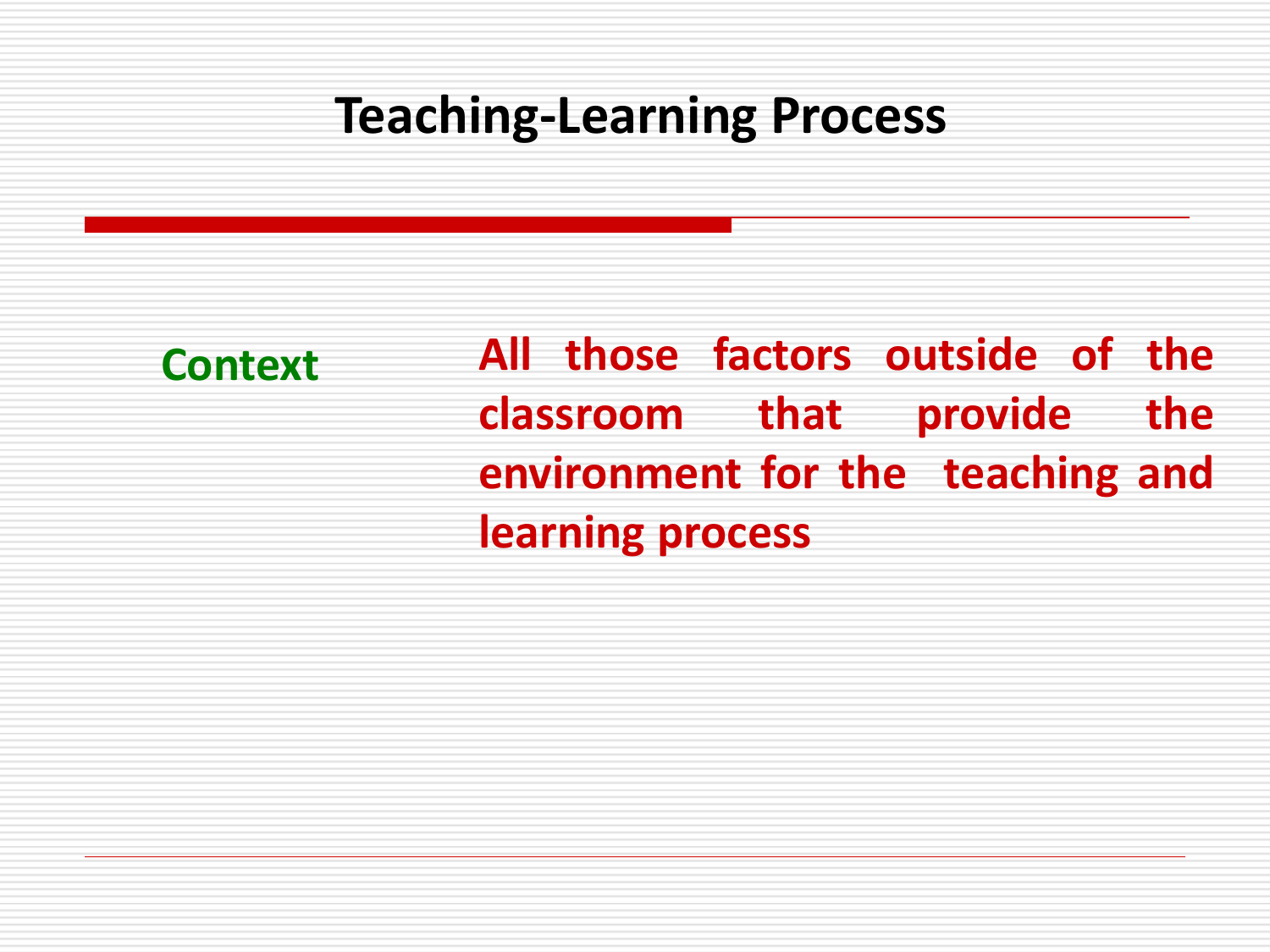**Input**

**Those qualities or characteristics of teachers and students that they bring with them to the classroom experience**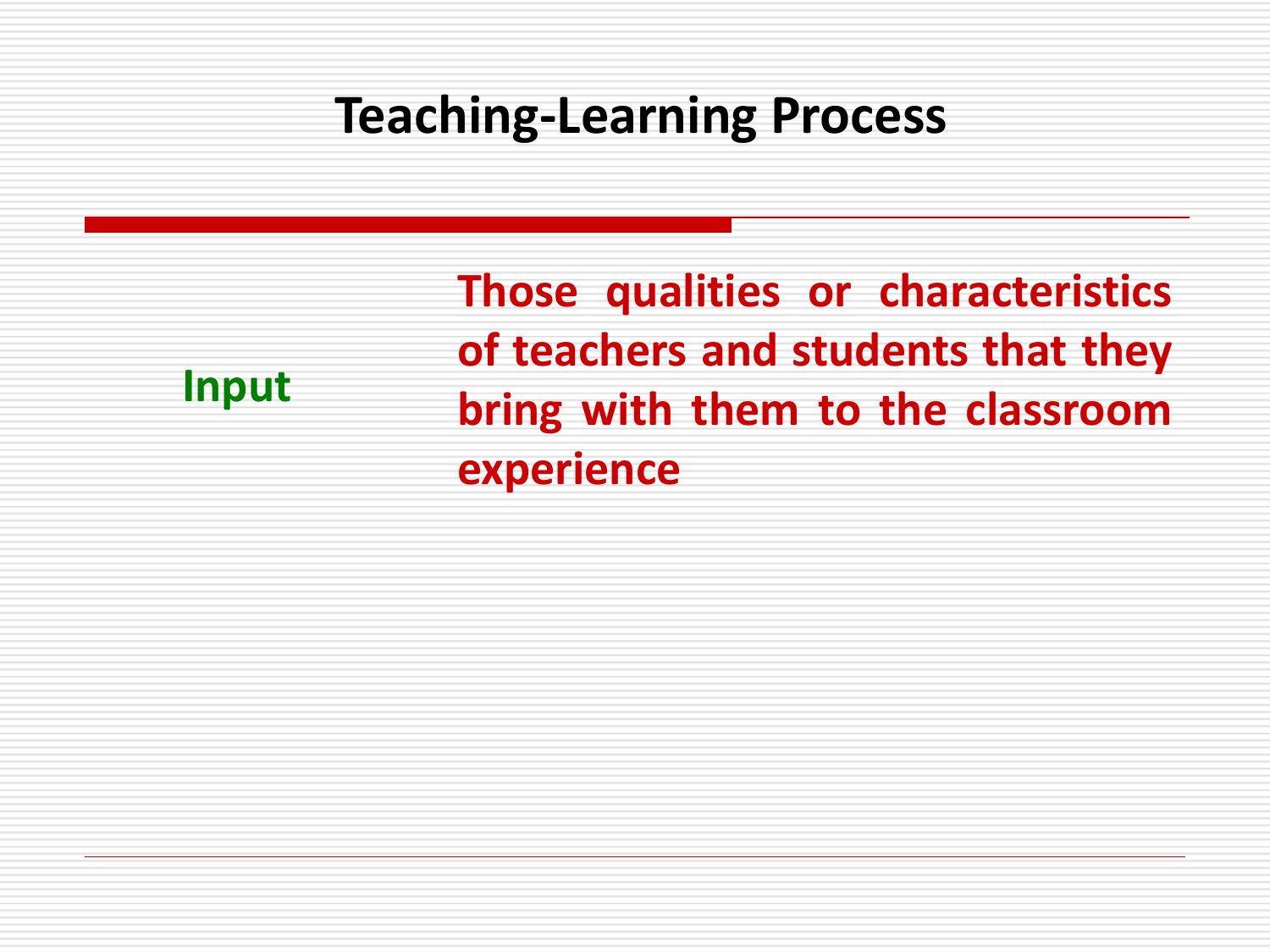#### **Output Measures of student learning**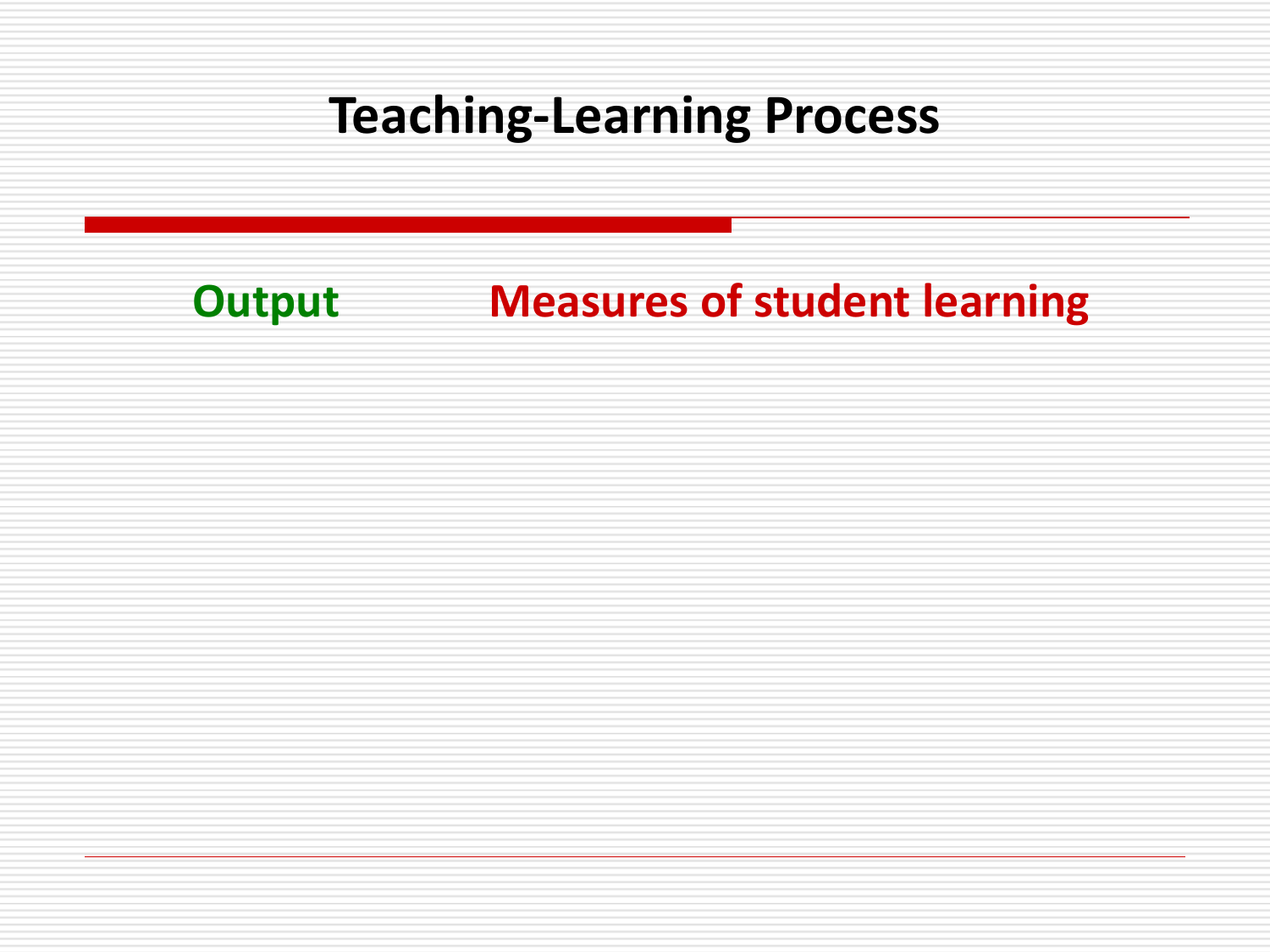**Output may vary, such as, performance in the examination /personality development/social skills/acquisition of a practical skill**

> **Learning outcomes Quantitative: facts, skills Qualitative: structure, transfer Affective: involvement, emotions**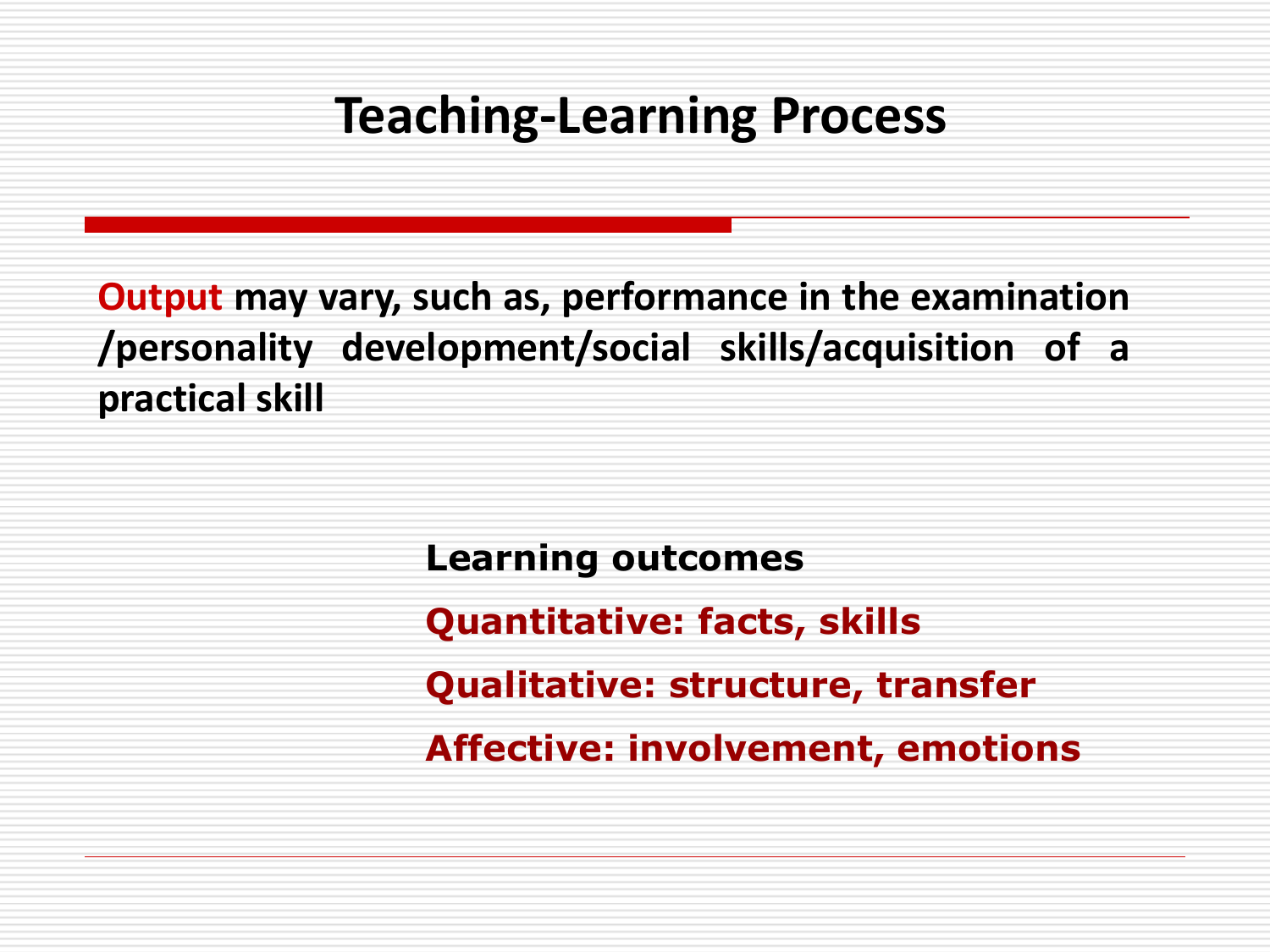**Classroom Processes**

- **Teacher Behavior**
- **Student Behavior**
- **Relationship variables**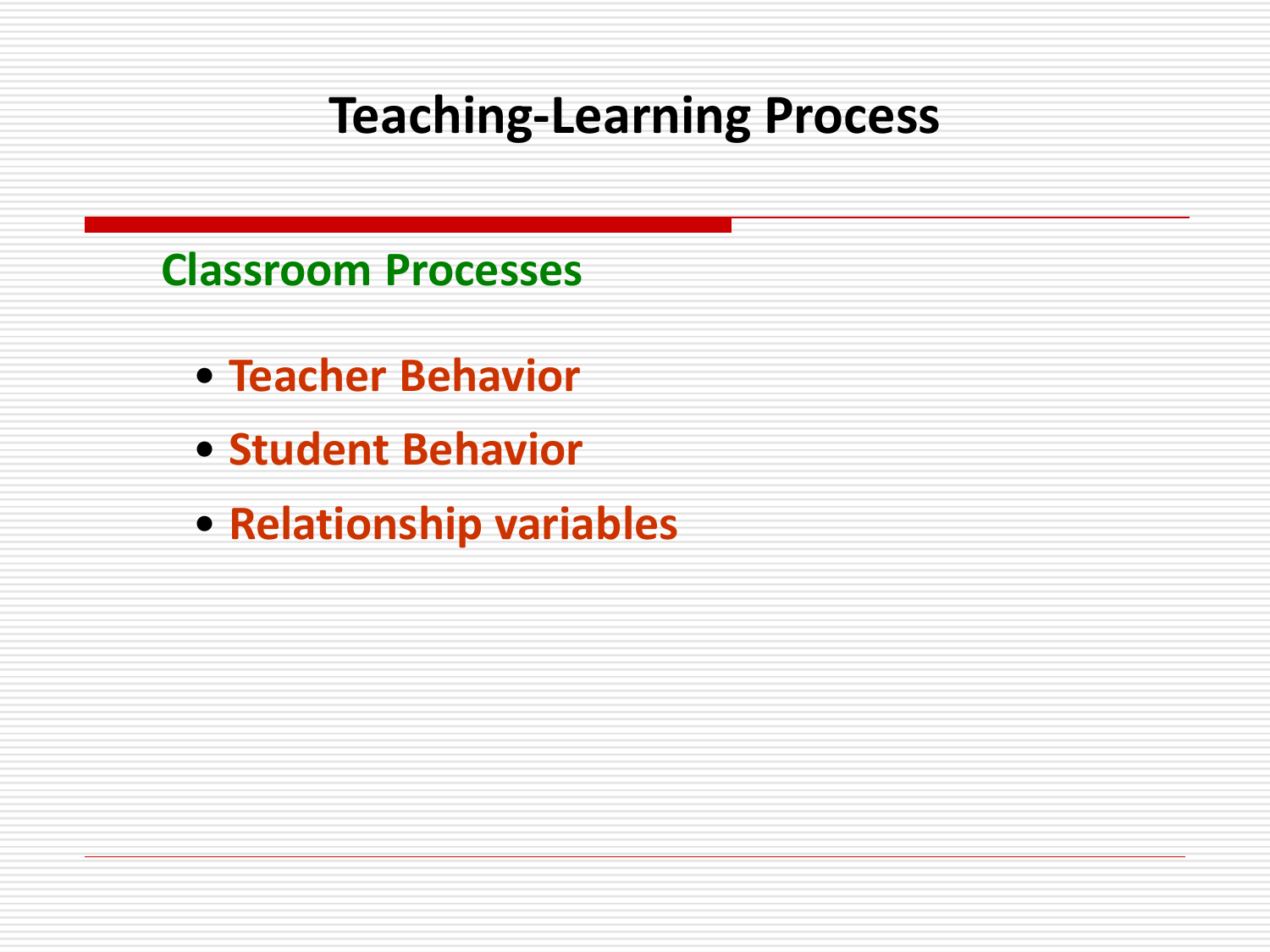### **Student Behavior**

#### **Knowledge base**

#### **Existing beliefs and ideas**

**Motivation** 

#### **Readiness**

**Learning style** 

**Special needs**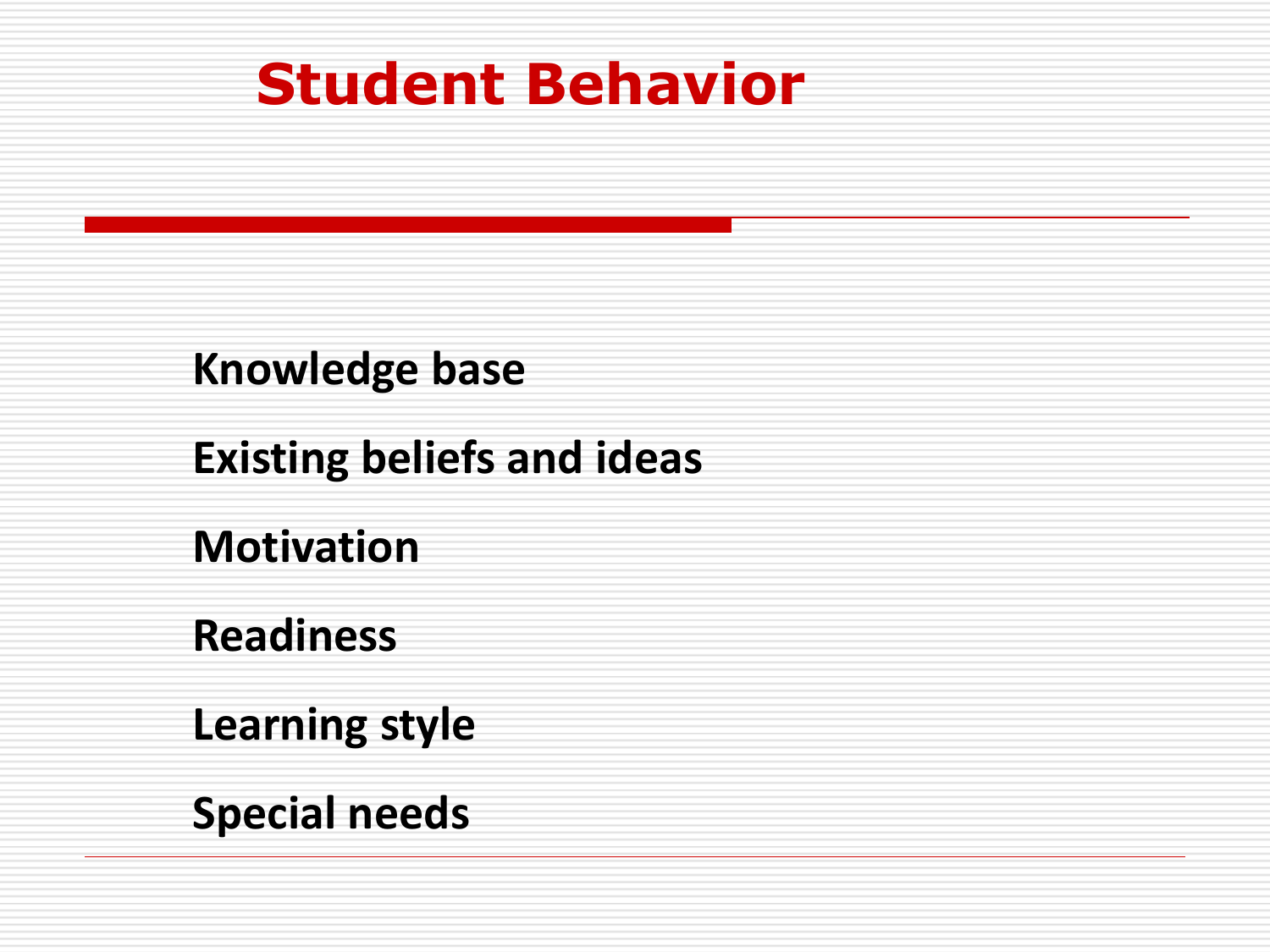#### **Teacher Behavior**

| <b>Planning</b>    | all of those activities a teacher<br>might do to get ready to interact<br>with students in the classroom |
|--------------------|----------------------------------------------------------------------------------------------------------|
| <b>Management</b>  | controlling student behavior                                                                             |
| <b>Instruction</b> | guiding student learning                                                                                 |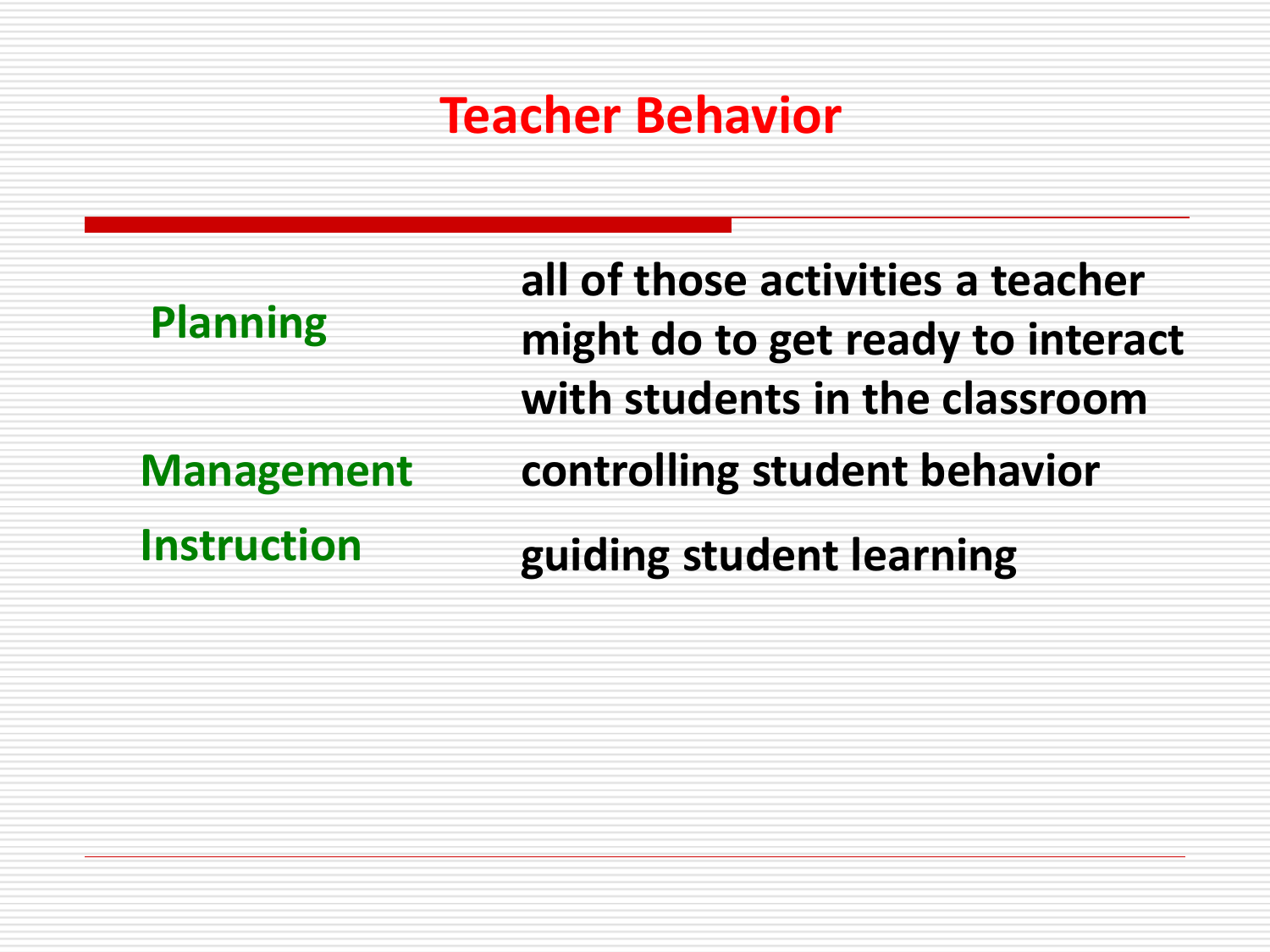#### *Looking both* inwards and outwards

*A teacher needs to become aware of*  i) About others' points of view, ii)About her own beliefs iii)About learners v) About herself iv) About learning per se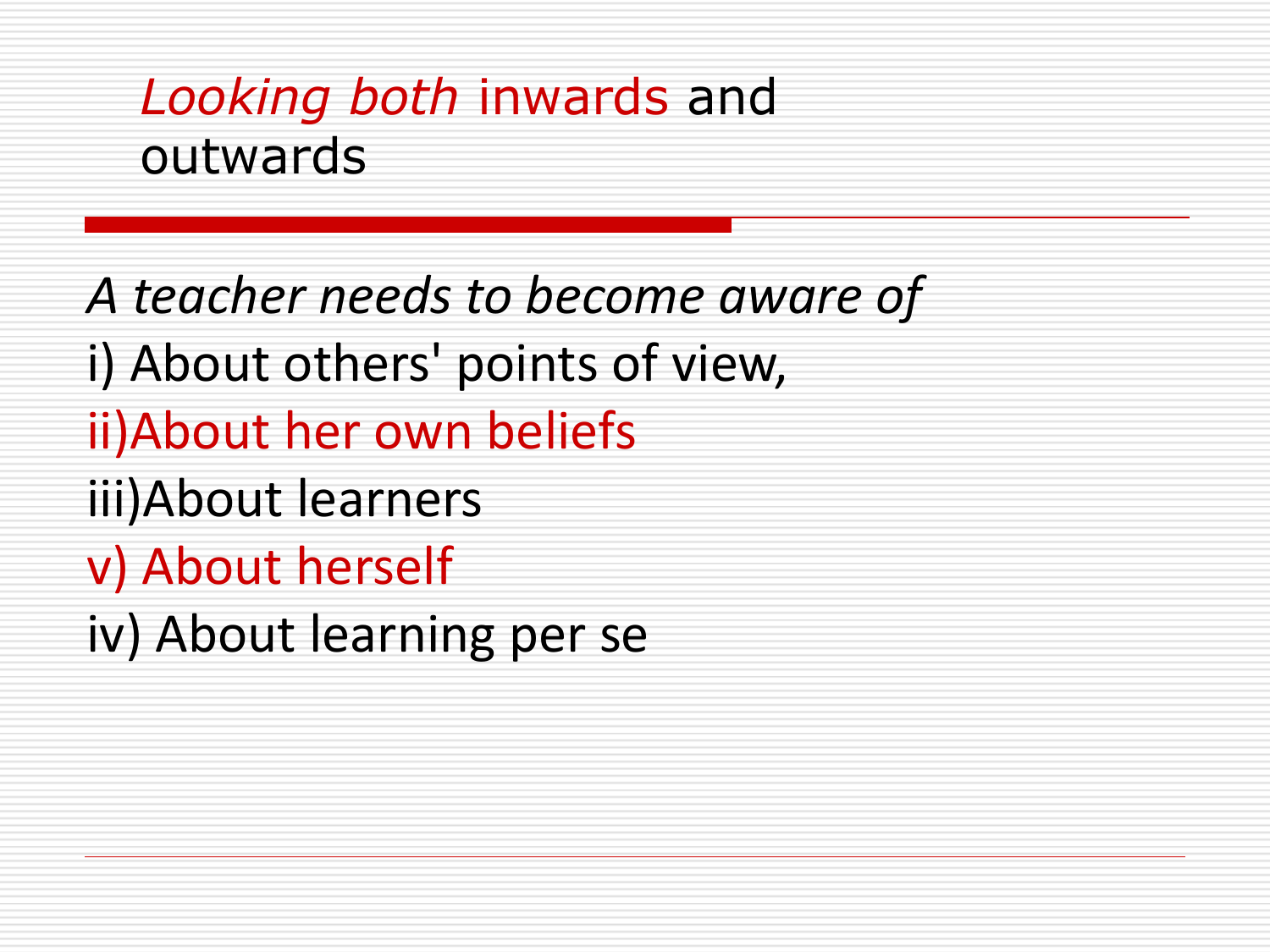### **Intent vs. Impact**

A sensitive teacher can differentiate between intent and impact in his own teaching.

A reflective teacher is open to experience

He / She is able to introspect, question and modify own beliefs and practices.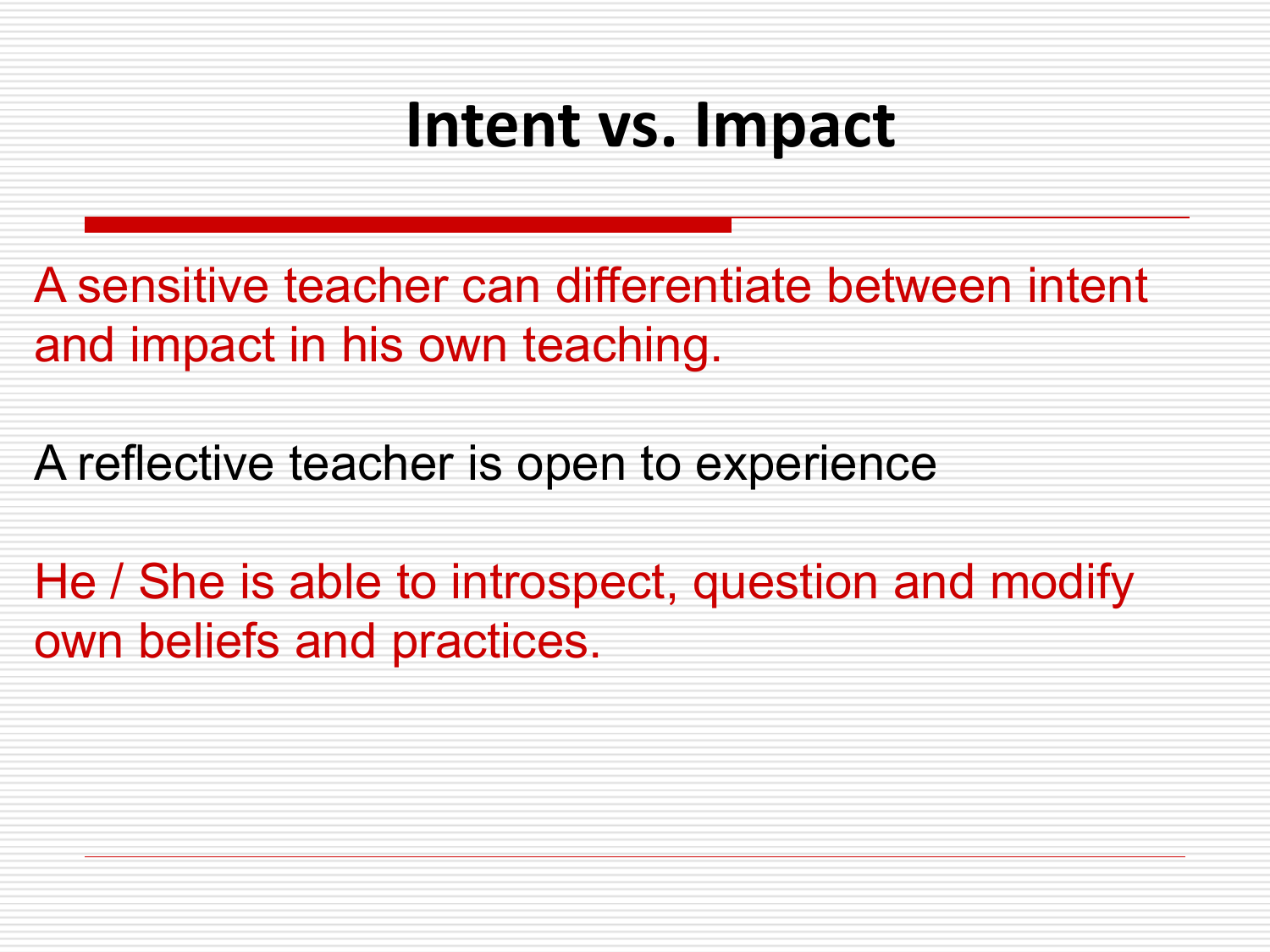**Beliefs about learners:**

*Students as* 

**resisters recipients raw material** 

**clients partners individual explorers**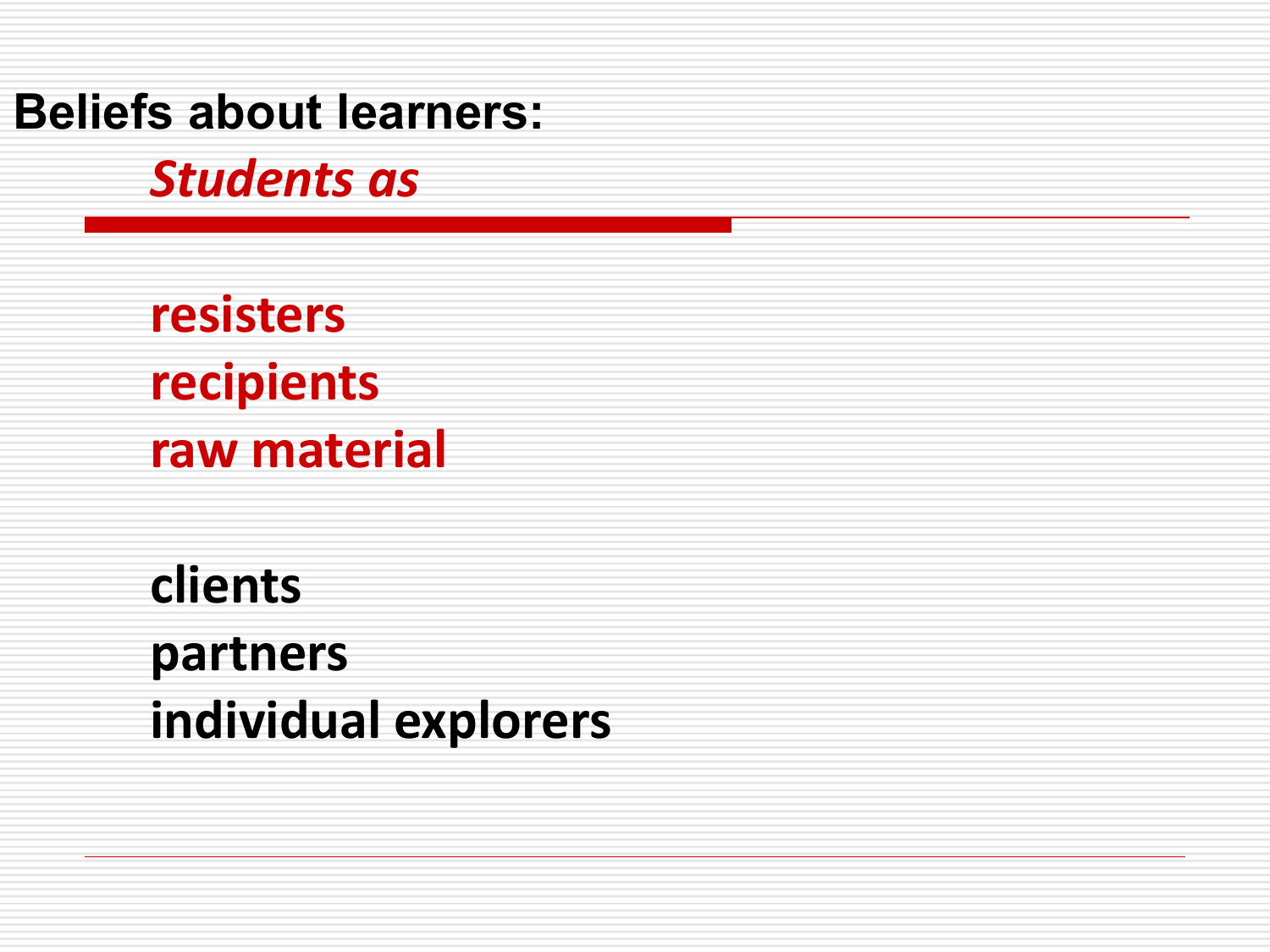**Teachers' beliefs about themselves:**

**Self Image Self-esteem**  & **Self Efficacy** 

### **Inform and shape their actions**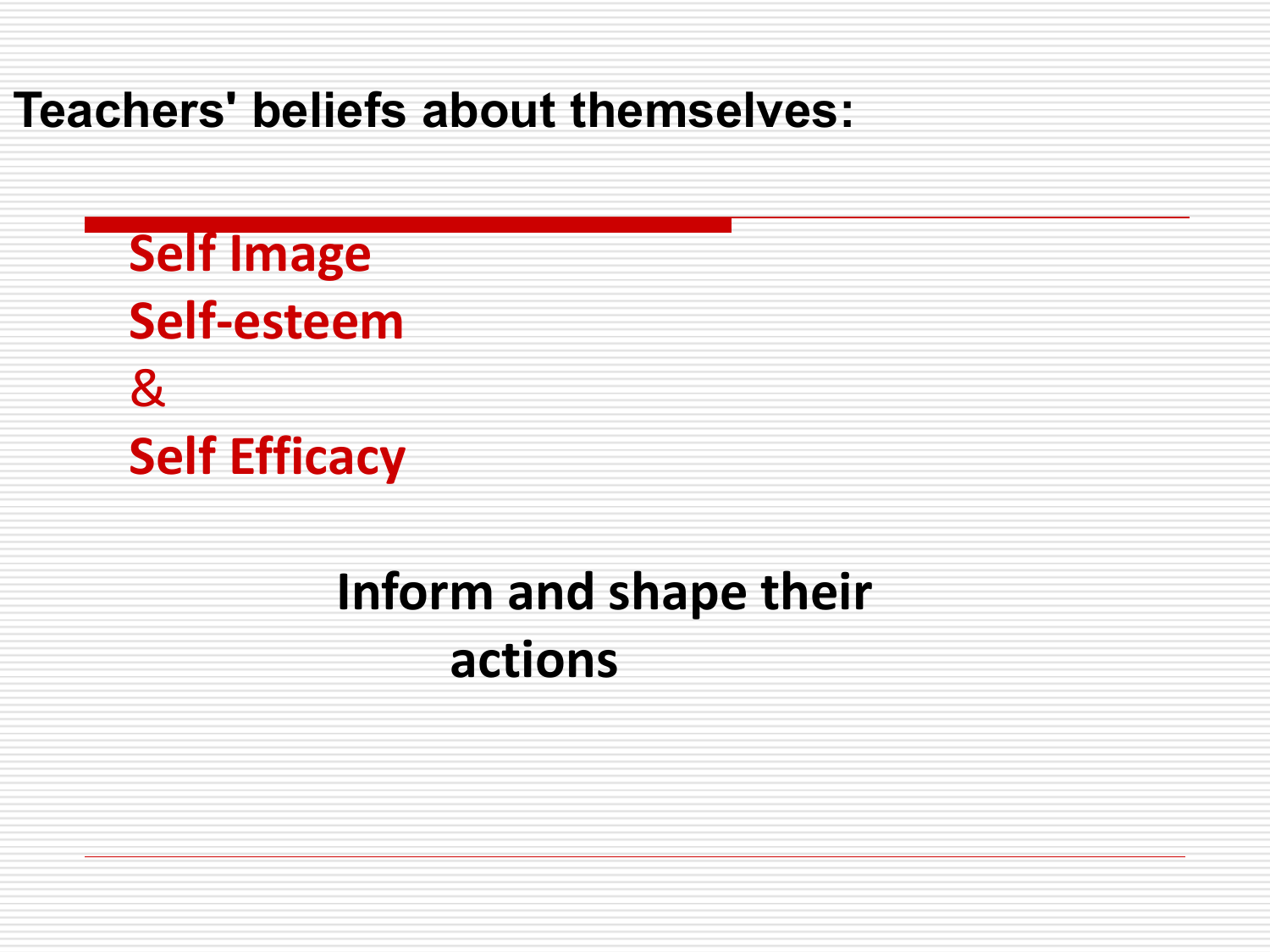#### **The teacher as a Reflective Practitioner to create a learning organisation**

What do my practices say about my assumptions, values and beliefs about teaching?

Where did these ideas come from?

What views of power do they embody?

Whose interests do my practices seem to serve?